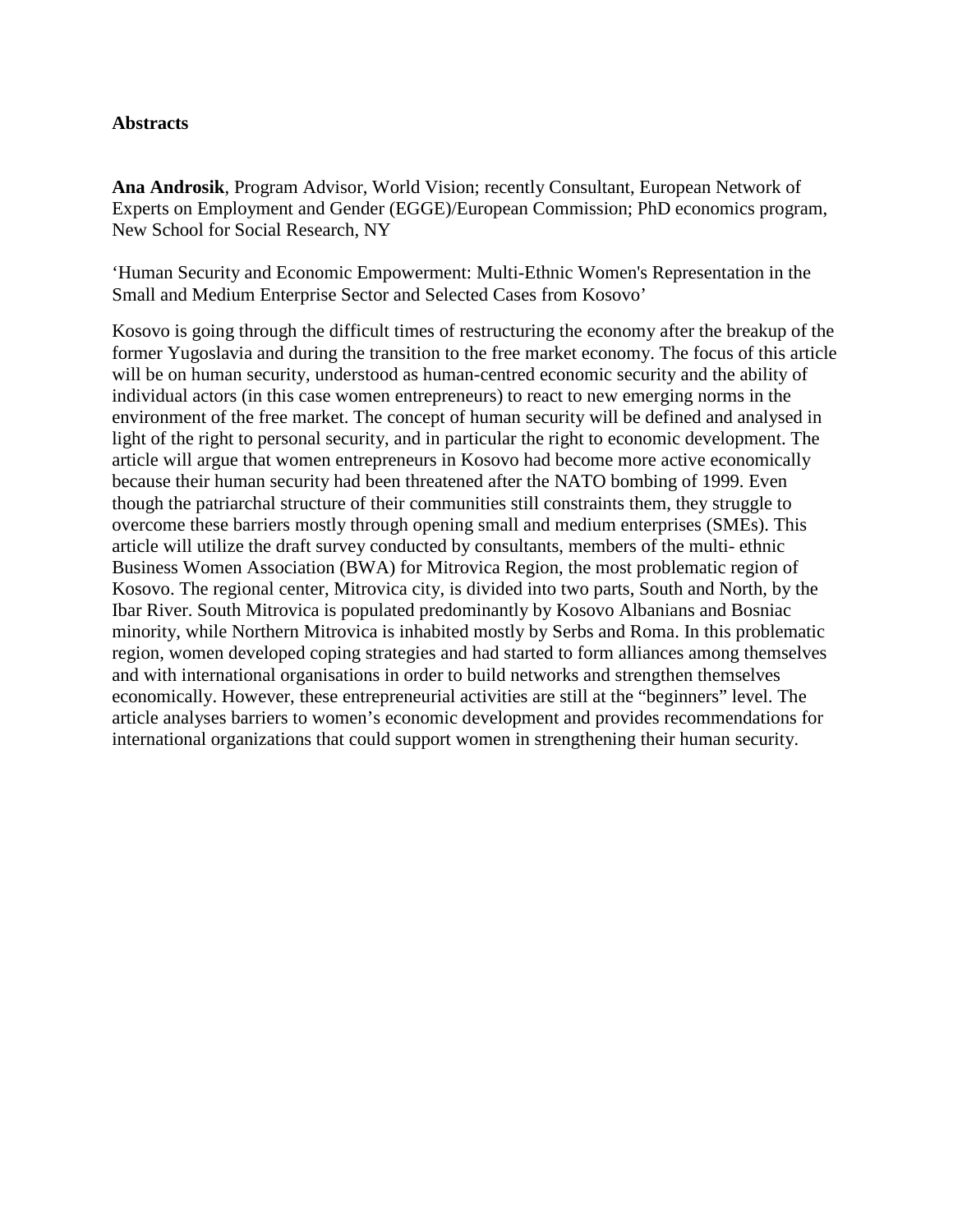**Paloma de Villota**, Professor of Applied Economics, Faculty of Political Science, Complutense University, Madrid, Spain, and **Ignacio Ferrari**, former Vice Director of Tax Policy, Ministry of Finance of Spain

'Gender Budgeting from the Capabilities Approach in Spain: Applications and Methodologies'

This paper presents a realistic expenditure programme from the Spanish budget as well as the analysis of the impact of the increases in indirect taxation during the economic crisis (especially VAT) and changes on Personal Income Tax from a gender perspective. The paper includes discussion of methodological aspects regarding the difference between the ¨capabilities approach¨ and the more usual ways of talking about social services and tax credits and tax allowances in gender budgeting.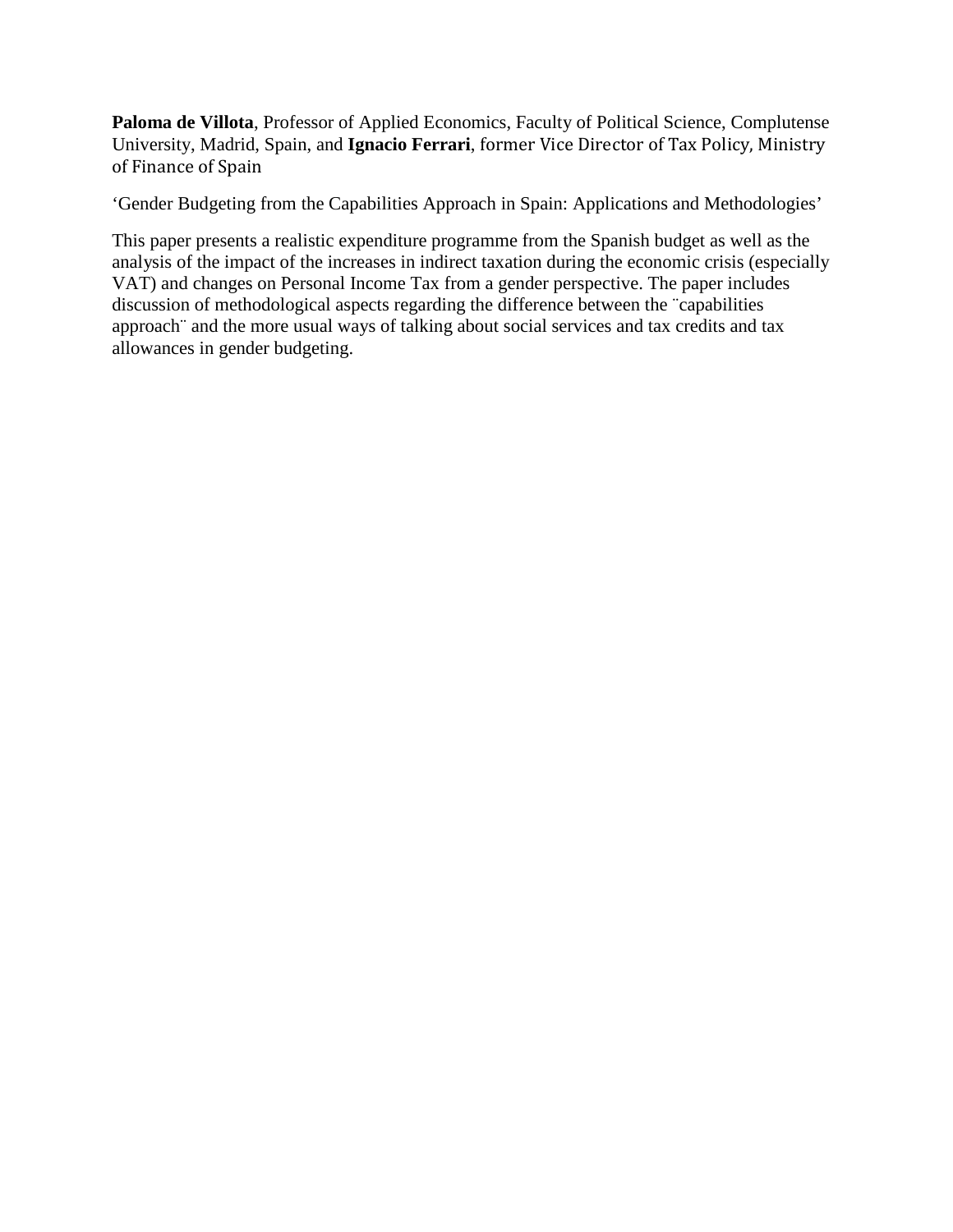**Alexandra Diebel**, Faculty of Law, University of Ottawa, JD/LLL program, formerly transfer pricing consultant and researcher

'Tax Justice, International Tax Structuring, and "Beneficial Ownership"'

Discussions about "tax justice" are incomplete without a critique of the freedom of contract which underpins tax structuring. While this structuring uses tax havens as hosts and, through global arbitrage, has the effect of putting downward pressure on tax rates, it would not be possible without the freedom to contract intra-group and, in particular, the freedom to assign beneficial ownership with little or no regard to substance. Two relatively recent Canadian court decisions (Velcro 2012 TCC 57, Prevost 2009 FCA 57) uphold these freedoms. Since these decisions, the OECD has revised its commentary to the Model Tax Convention in regard to beneficial ownership. The author proposes to examine the reasoning in the Canadian tax cases in the light of the changes undertaken by the OECD to arrive at a preliminary conclusion concerning the status of the freedom of contract for tax purposes as it applies to beneficial ownership in international transactions in Canada today.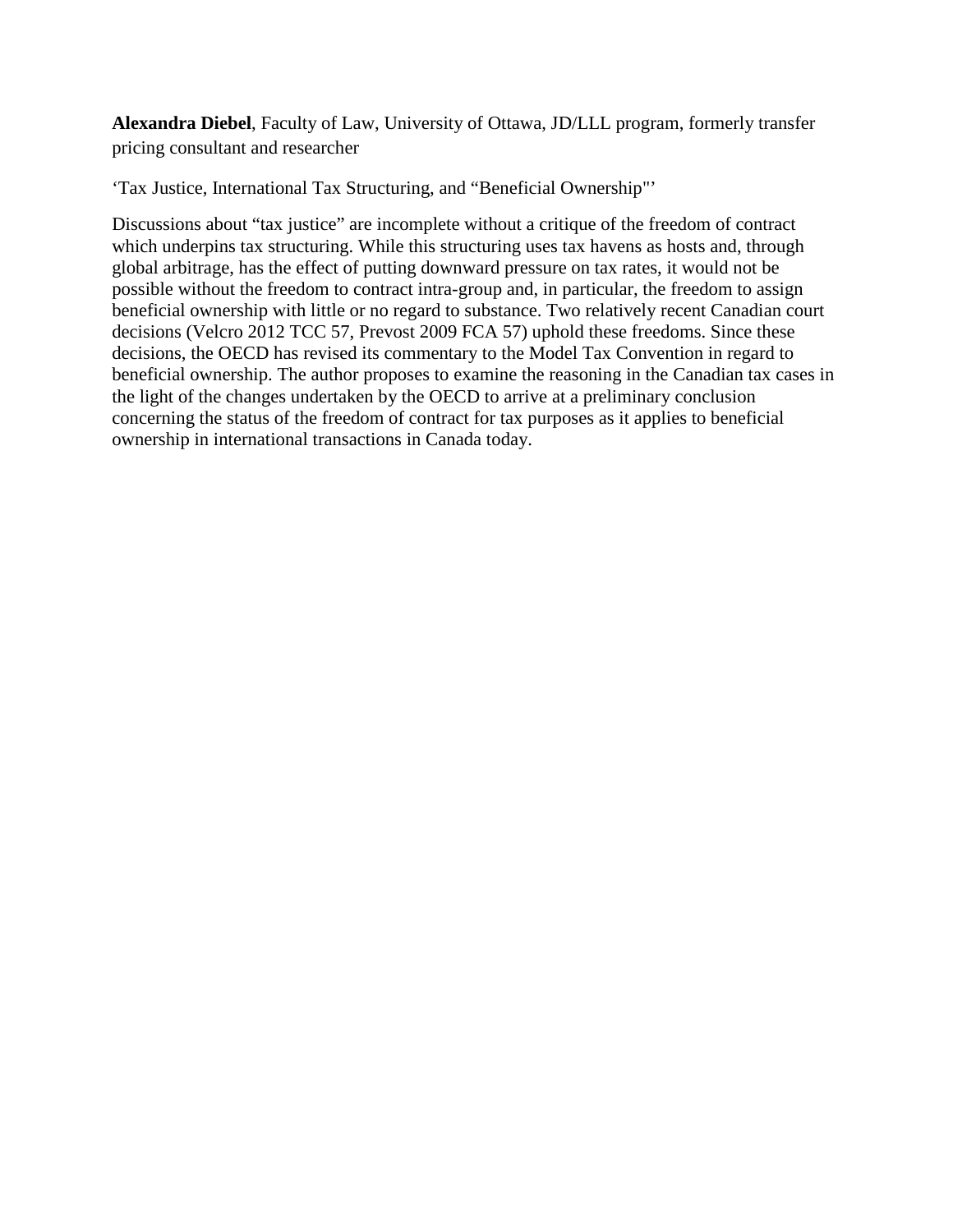**Åsa Gunnarsson**, Forum on Law and Society and FemTax, Umeå University, Sweden

'Taxing for Gender Equality'

Tax reforms that reduce redistributive elements, such as progressive income tax rates and reduced capital and corporate income taxes, are systematically more beneficial for men than women. Joint assessments of taxes and social transfers have the same gendered effects. These deep structures of embedded, gendered inequalities in tax laws are related to a fundamental division between paid and unpaid labour, which capture women in economic dependencies of various kinds. The message in the OECD tax reform trend is that the formula for economic growth is less progressivity, more working tax credits, emphasis on indirect taxation, and more jointness in terms of joint tax/benefit units. However, such tax policies do not consider the correlation between the increases in women's labour market supply and the increase of economic growth and the improvement of economic gender equality. There are clear indicators from gender statistics that the OECD tax and welfare policies are moving in the opposite direction to what would be preferred from a gender equality perspective, which means that the OECD countries are violating their obligations to mainstream substantive equality as required by the Convention on the Elimination of All Forms of Discrimination against Women (CEDAW). These backlashes in economic gender equality in many countries show the fragility of equality gains.

The aim of this paper is to discuss two aspects of deep structured inequalities in tax laws. The first is related to the tax policy paradigm, "taxation without social justice," which plays a dominant role in tax reforms of today. The other concerns the deeply rooted tax cultural issue of joint taxation and tax ability, and how joint assessment elements in tax and benefit laws have increased over the last decades in many OECD countries.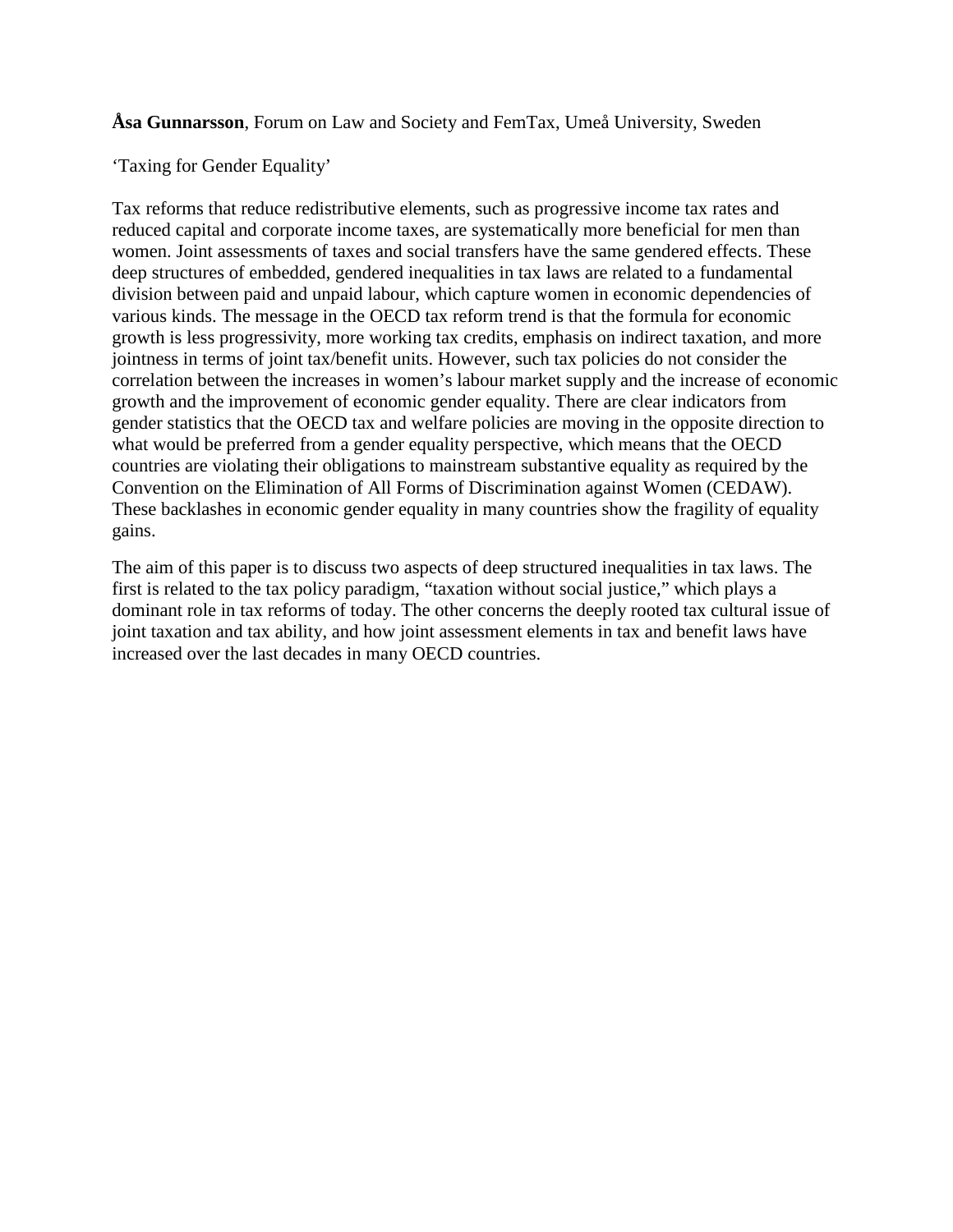**May Hen**, Co-Director, Women for Tax Justice, and Researcher, University College of the Cayman Islands, Centre for Policy Research, Simon Fraser University, and Department of Anthropology, University of California Irvine

'Mapping Women in Offshore Financial Industries: The Cayman Islands Experience'

This paper explores the frames of research currently available to social scientists, especially in anthropology and sociology. It takes a preliminary look at how one might apply gender analysis to the study of tax justice. It will do this in the context of the offshore financial industry based on field work experience in the Cayman Islands by the author.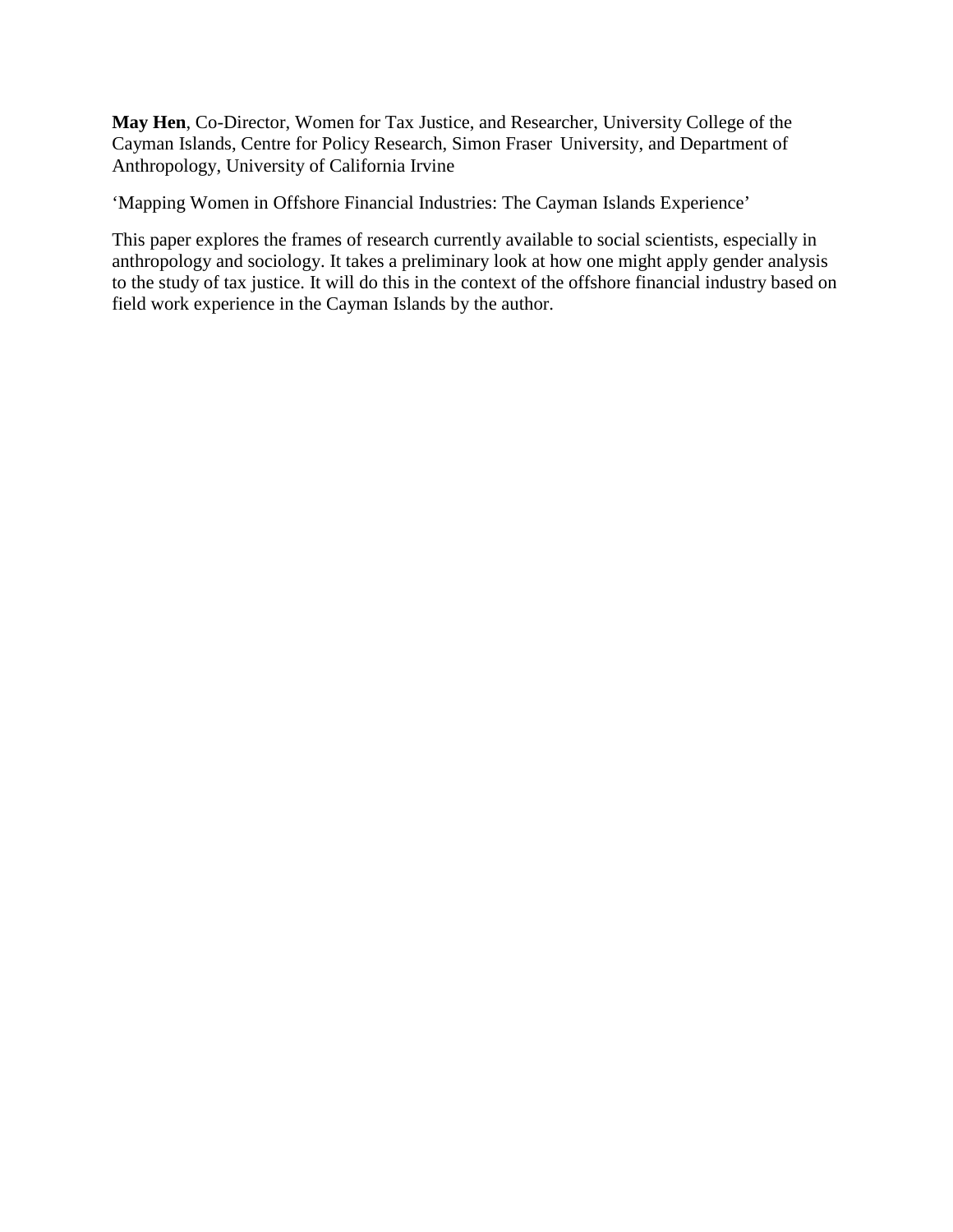**Adetoun Ilumoka**, Solicitor and Advocate (Nigeria), PhD University of B.C. (2014), Daryl Bean Professor of Law and Women's Studies, University of Western Ontario (2010-12), currently AOIA Consultancy Services

'Unfair Taxation, Violence, and the Quest for Gender Justice in Nigeria: Changing the Discourse'

In many countries of the Global South, where tax regimes and practices are often different from the North, there is a huge gap between people's perceptions of taxation and its role and government policies and practices. This gap results from a long tradition of colonial taxation policies which have not changed significantly, as well modern corrupt practices which have become normalised. This paper examines the development of tax policies and practices in Nigeria, highlighting significant gender impacts through a case study of typical small scale businesses in the informal sector dominated by women. It situates tax policies in the broader socio-economic context, demonstrating the intersections of social justice, tax justice, and gender justice. As governments in the Nigerian federation seek increasingly to cut back on provision of social services as part of austerity measures, they are also trying to generate more income from taxation by adopting rhetoric that delegitimises tax avoidance by individuals. This is in sharp contrast to recent policies and rhetoric which grants tax breaks to corporations. This paper examines how we conceive of taxation of women outside the formal public and private sector and the hidden taxation to which they are often subject. Arguing that tax justice is an urgent human rights and citizenship issue, the paper makes proposals for changes in the dominant discourse and scholarship on taxation as a necessary prelude to the establishment of fairer tax regimes.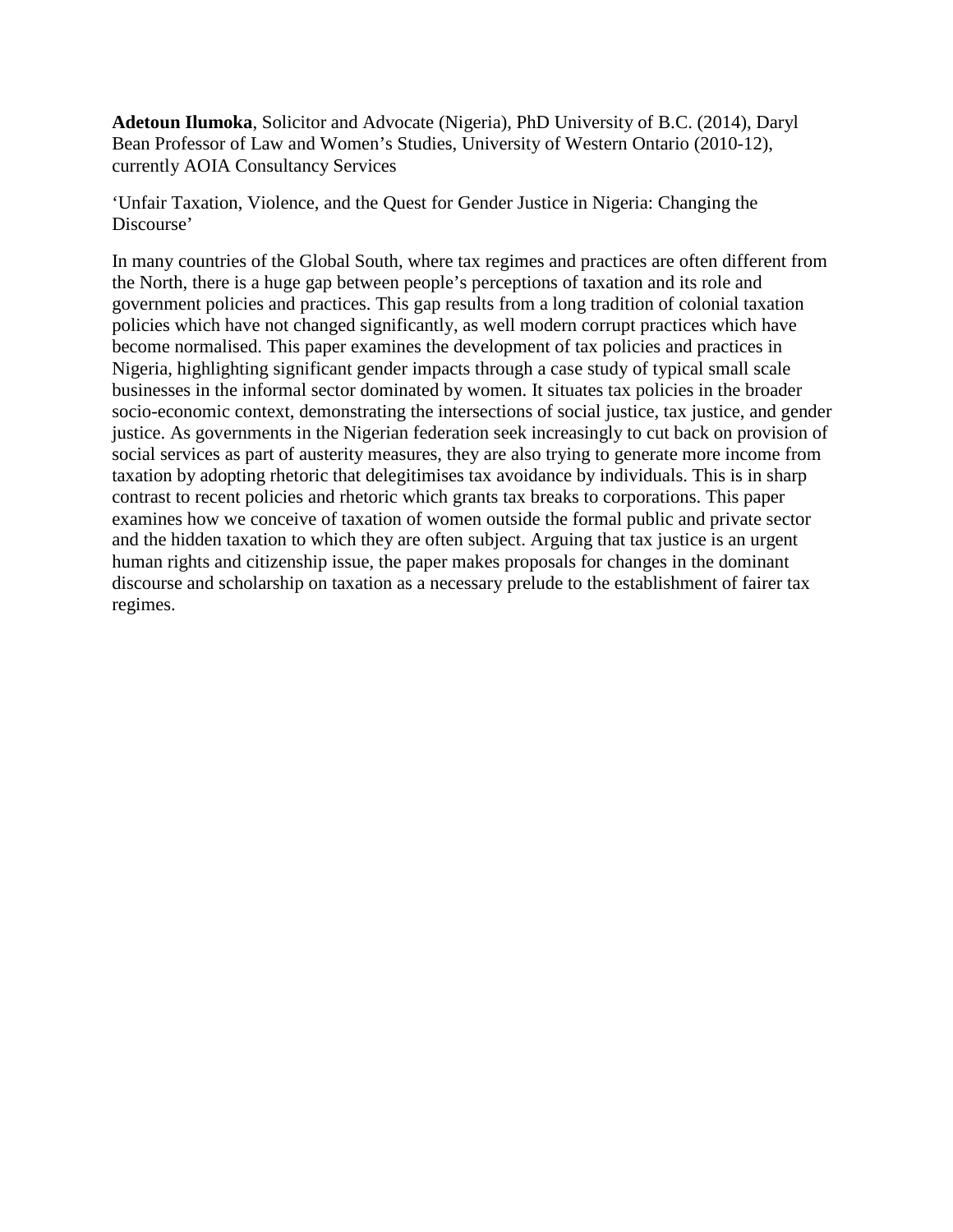**Nabila Khan,** Osgoode Hall Law School, York University, JD program, International Women's Rights Project and Bangladesh Legal Aid and Services Trust

'Rana Plaza, Global Supply Chains, and Offshore Manufacturing: Gender Issues'

When the Rana Plaza building collapsed in Savar, Bangladesh in April 2013, it sparked a worldwide discussion on worker health and safety, the global supply chain, and corporate social responsibility. Multinational corporations such as Walmart, Primark, and Loblaws came under attack as consumers and advocacy groups called on these companies to take responsibility for improving the safety standards of garment factories. However, lost in the criticisms following the Savar tragedy were the voices of Bangladesh's garment workers – the majority of whom are lowincome women. This "bottom-up" study was designed to understand the experiences of garment workers through their identities as women, caregivers, wage earners for low-income families, and individuals in a social and political environment that has yet to recognize their full equality. This paper aims to demonstrate the impact of multinational corporations, offshore manufacturing, and the complex global supply chain on female workers and the environments in which they work through a gendered lens. Issues concerning Bangladesh's garment industry are presented from the perspectives of workers, factory owners, trade unions, labour lawyers, and women's rights and workers' rights advocates – those at the ground level – to demonstrate the effect multinational corporations have on the health, safety, agency, and responsibilities unique to women. The paper concludes that improvements to Bangladesh's garment sector undertaken by the local government and multinational corporations must address concerns that are particular to Bangladesh's low-income women in order to uphold the values of human rights and maintain an ethical global network.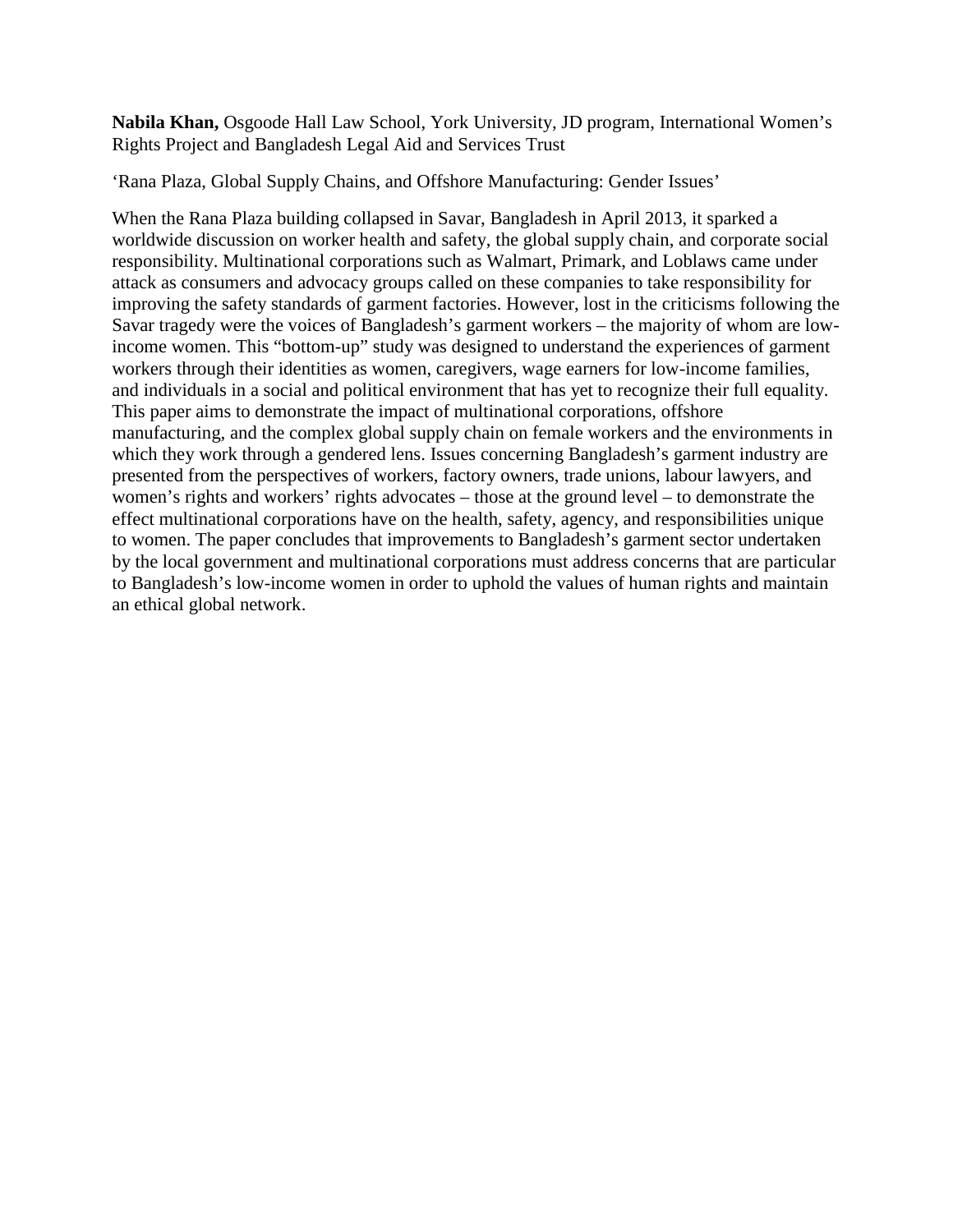## **Kathleen Lahey**, Professor, Faculty of Law, Queen's University

# 'Taxing Women as Individuals: The Difference Equality Can Make'

When viewed through fiscal economic lenses, women have not yet achieved fully individual civil and political rights. Peeling back the layers of state fiscal actions reveals that in most countries, the 'subject' of the law remain male in gender, and that women are not only the means but can even be seen as part of the currency of exchange. State 'fiscal space' contains that which people empower their state to collect, spend, borrow, loan, promise, withhold, destroy, or create. Detailed examination of what states do with that power reveals numerous fiscal mechanisms that turn fiscal space into economic power that continues to be controlled by men individually and through their entities. Simultaneously, the same fiscal mechanisms perpetuate and calibrate women's lack of economic power on micro, meso, and macro levels. This paper illustrates how these dynamics operate through specific types of fiscal policies: tax increases; tax cuts; tax exemptions and expenditures; transnational tax rules; and joint or household-based taxes and benefits.

The main focus of this discussion is on how people use their states to enforce unequal allocations of unpaid work to women through join tax/benefit systems, and how the costs and benefits of those systems are allocated among men and women. 'I want there to be no peasant in my realm so poor that he will not have a chicken in his pot every Sunday' (attrib. Henry IV of France) - and a woman there to raise, cook, and serve it. The paper concludes by illustrating what women's financial lives could look like if people did not permit their states to use their tax/benefit systems to perpetuate this system any more.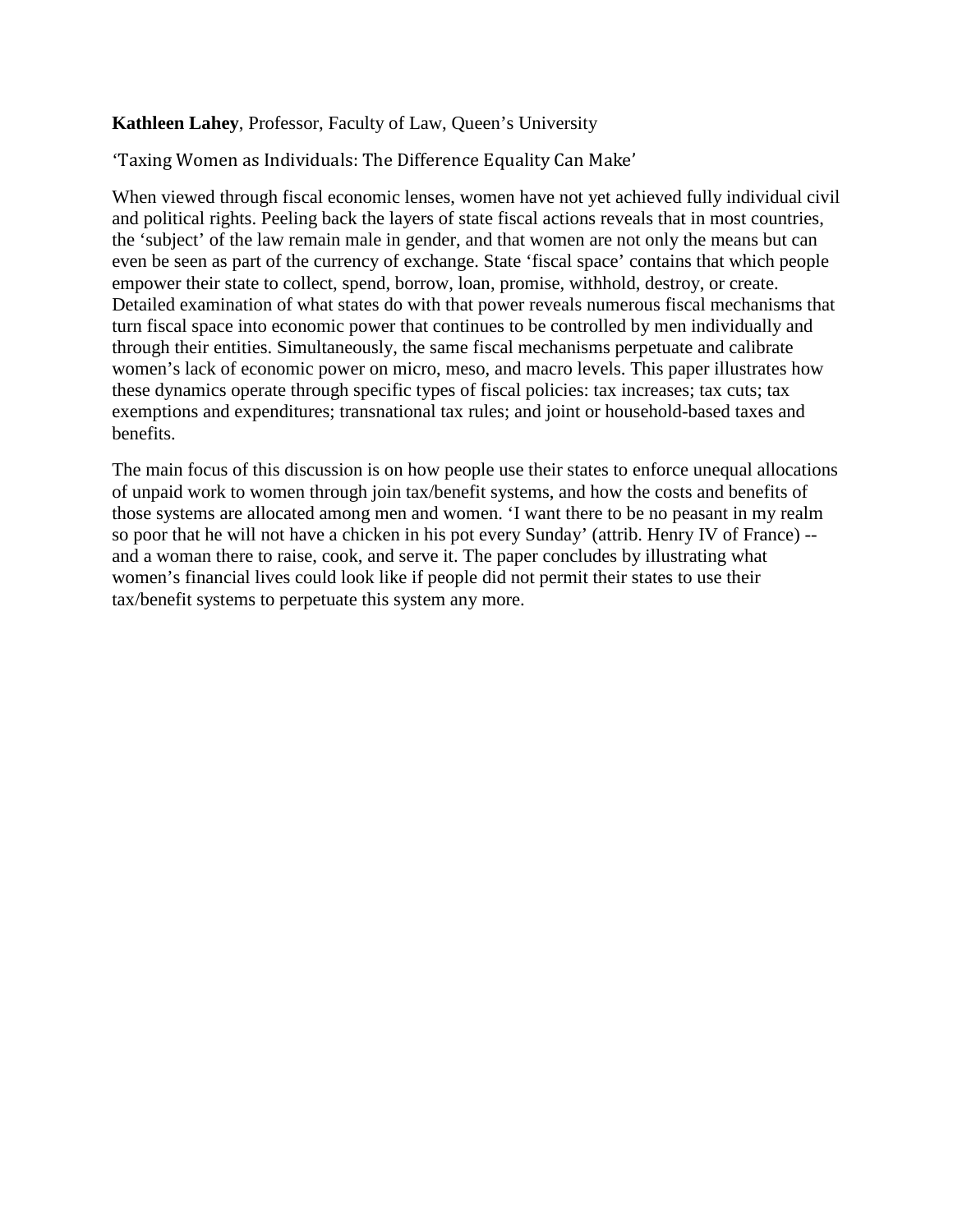## **Kira McCutcheon**, Global Development Studies, Queen's University

'Using A Feminist Political Economy Lens to Analyze Social Reproduction in the Canadian Context: Comparing Compassionate Care and Its Gendered Effects to World Bank Policy'

Social reproduction in relation to labour and caregiving has been profoundly affected in both the Global North and Global South due to the continuation of neoliberal 'development' policies, with Canadian legislation being heavily influenced by these policies. Development is problematized in this context as legislation to improve working and home conditions, in fact, exacerbates historical systems of oppression. This is illustrated through an analysis of compassionate care legislature and the implementation of Bill 21 in Ontario, an amendment to the Employment Standards Act of 2000. Using a feminist political economy (FPE) lens, this paper traces the changes to social reproductions within micro, meso, and macro spaces in order to illustrate the totality of neoliberal policies and their implications (Bakker, 2003). Comparing the Canadian legislature on compassionate care to the World Bank policy documents on gender and labour highlights how neoliberal tenets perpetuate inequality predicated on intersectional identities.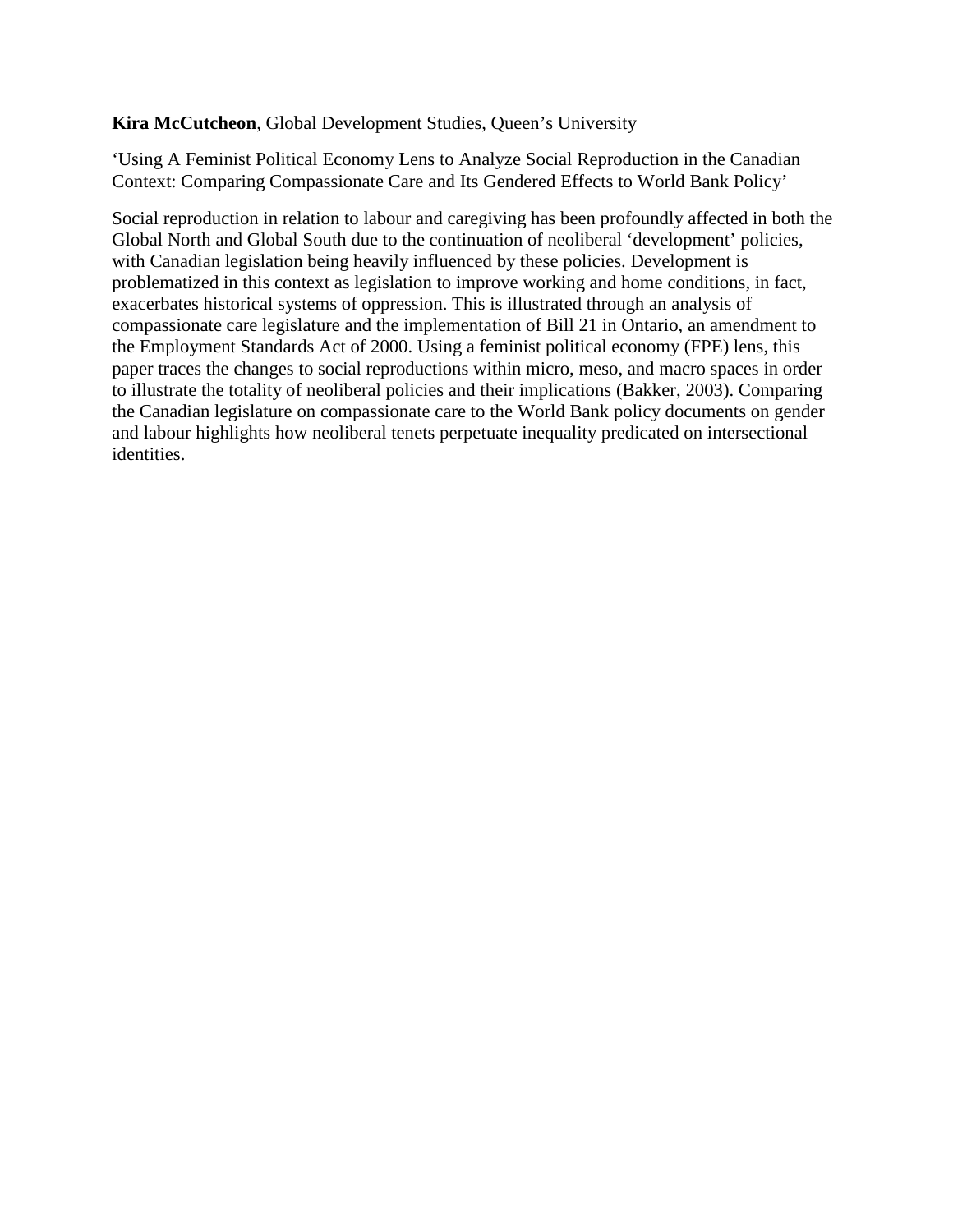**Ann Mumford**,Reader in Law, Dickson Poon School of Law, King's College London

'Unpaid Labor, the UK's Universal Credit, and the Taxpayer State'

This paper considers the UK's Universal Credit from a policy-based, institutionalist perspective. The justification for this is that, when the Universal Credit was first introduced, it purported to reform New Labour tax credit initiatives which largely had been well received in the literature, and, additionally, which had contributed to reductions in levels of child poverty. The motivations for reforming the tax credits involved simplicity and work incentives, but not apparently regretful assertion that funds were not available to continue an otherwise worthwhile initiative. The starting point thus for this paper is to query why these justifications were used, and to investigate a suspicion that the transfer from 'wallet to purse' that the tax credits in part aimed to achieve caused the confusion over the purpose of this change. Certainly, other aspects of the Universal Credit appear to aim to transfer funds back to the 'wallet.' More broadly, this paper will consider 1) interaction between governments and taxpayers in policy formation, and 2) wide ranging considerations of social change in the family. With this focus, the paper considers the source of some of the 'confusion' that the Universal Credit aims to tackle.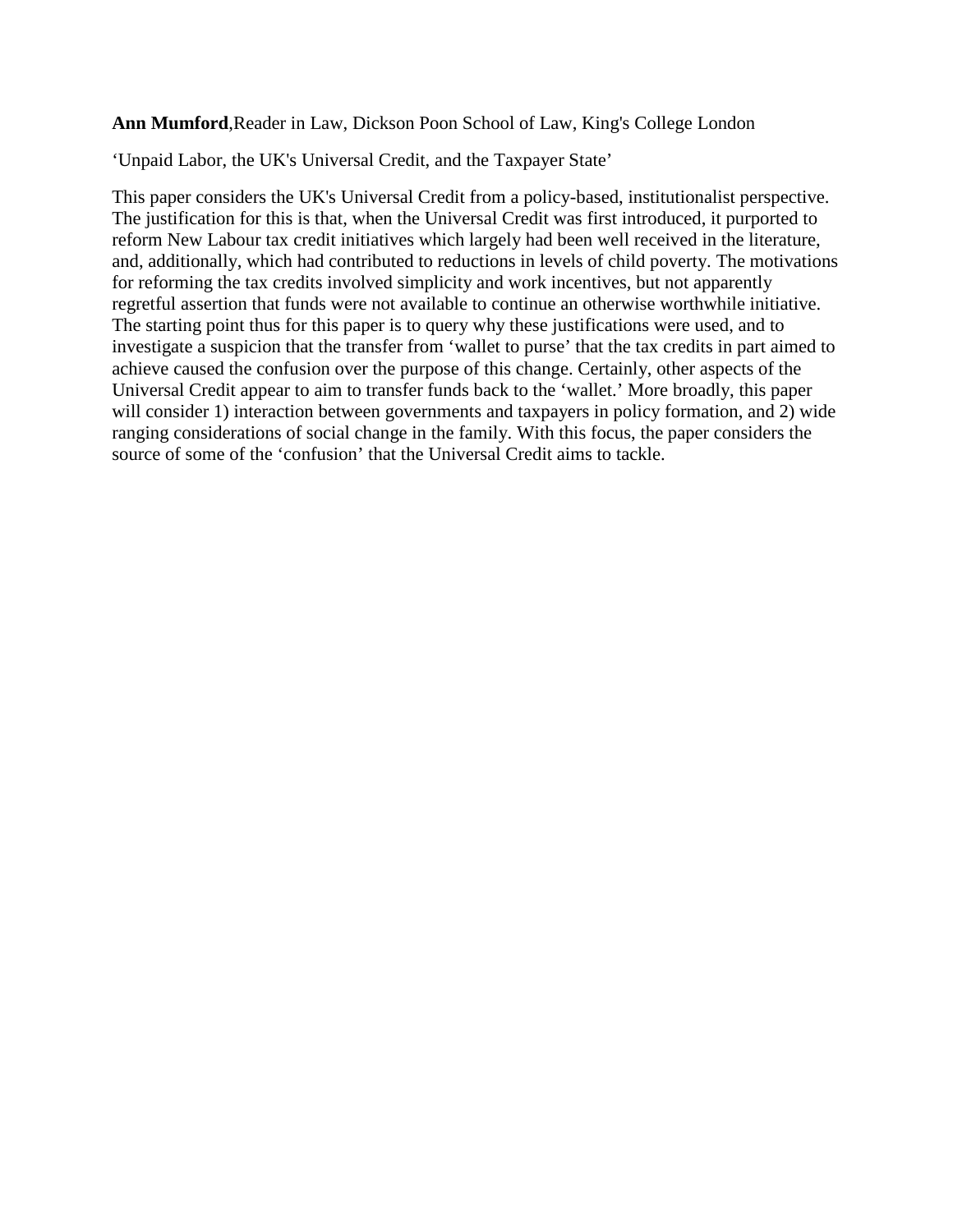**David Quentin,** Barrister (UK) and Senior Advisor, Tax Justice Network

'Global Inequality Chains: The Tax Anatomy of Global Value Chains'

'Global value chains' are a familiar tool for analysing flows of value, information, governance, etc., along specific paths within the global production network. The corollary to global value chains are so-called 'global wealth chains,' which are the mechanisms by which surpluses accumulate untaxed. This presentation explores the utility of an integrated value chain/wealth chain analytical tool (which I label the 'global inequality chain') for the purposes of framing research and advocacy around economic inequality worldwide. The adverse gender impact of tax policy is foregrounded as an area of research and advocacy to which the 'global inequality chain' might be suitable.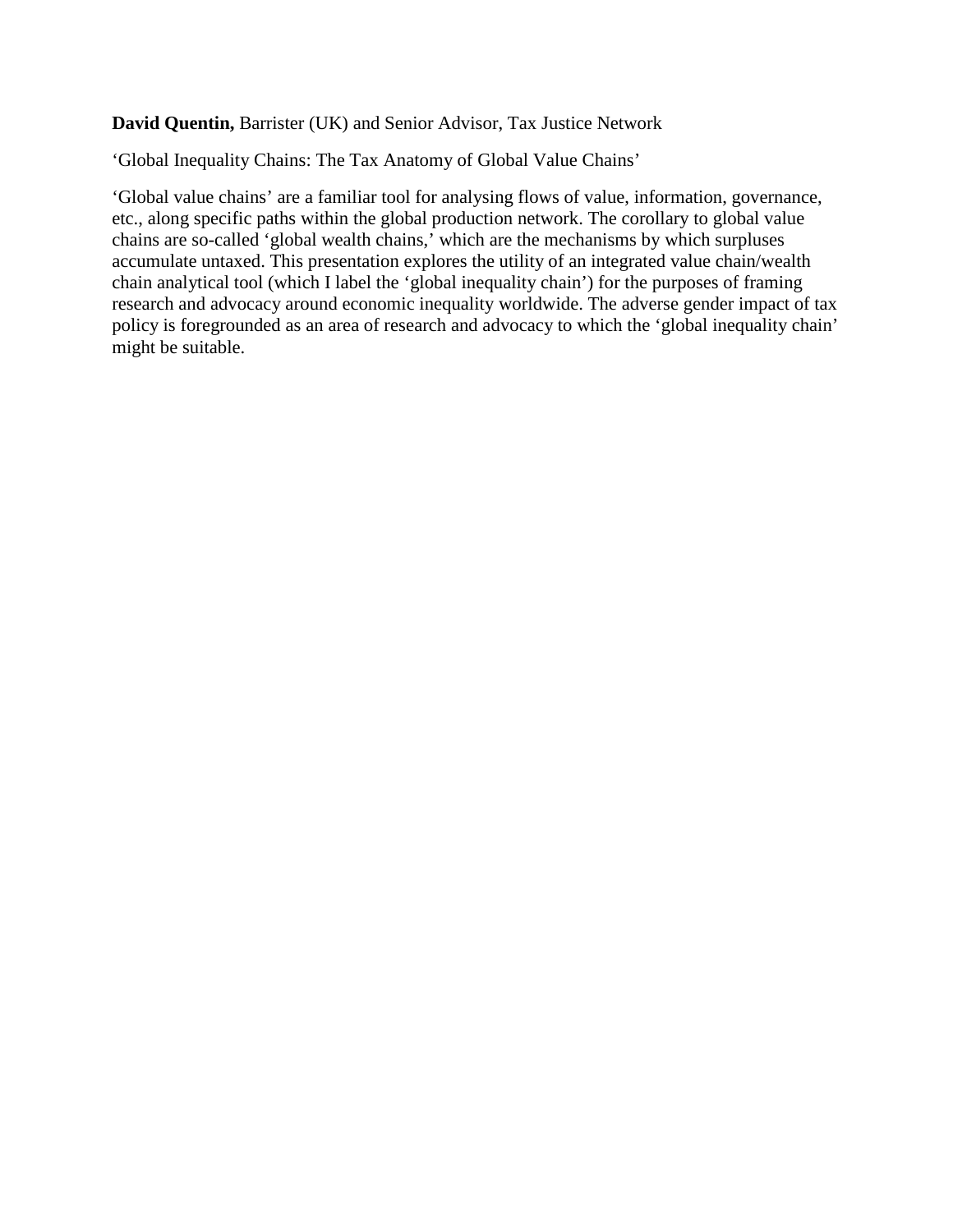## **Evelyn Palach**, Faculty of Law, Queen's University, JD program

'Gender Responsive Policy: Targeting Tax Exploitation in Canada'

This paper analyzes the connection between existing gender inequality in the Canadian tax system and how exploitation of this system by corporations and other high-income individuals exacerbates this existing inequality. The paper then proposes a more gender responsive tax policy that reflects the UN Special Rapporteur on Extreme Poverty and Human Right's tax and fiscal policy recommendations. The goal of this work is to identify how tax policy in Canada can reflect more progressive gender responsive tax policies as implemented elsewhere.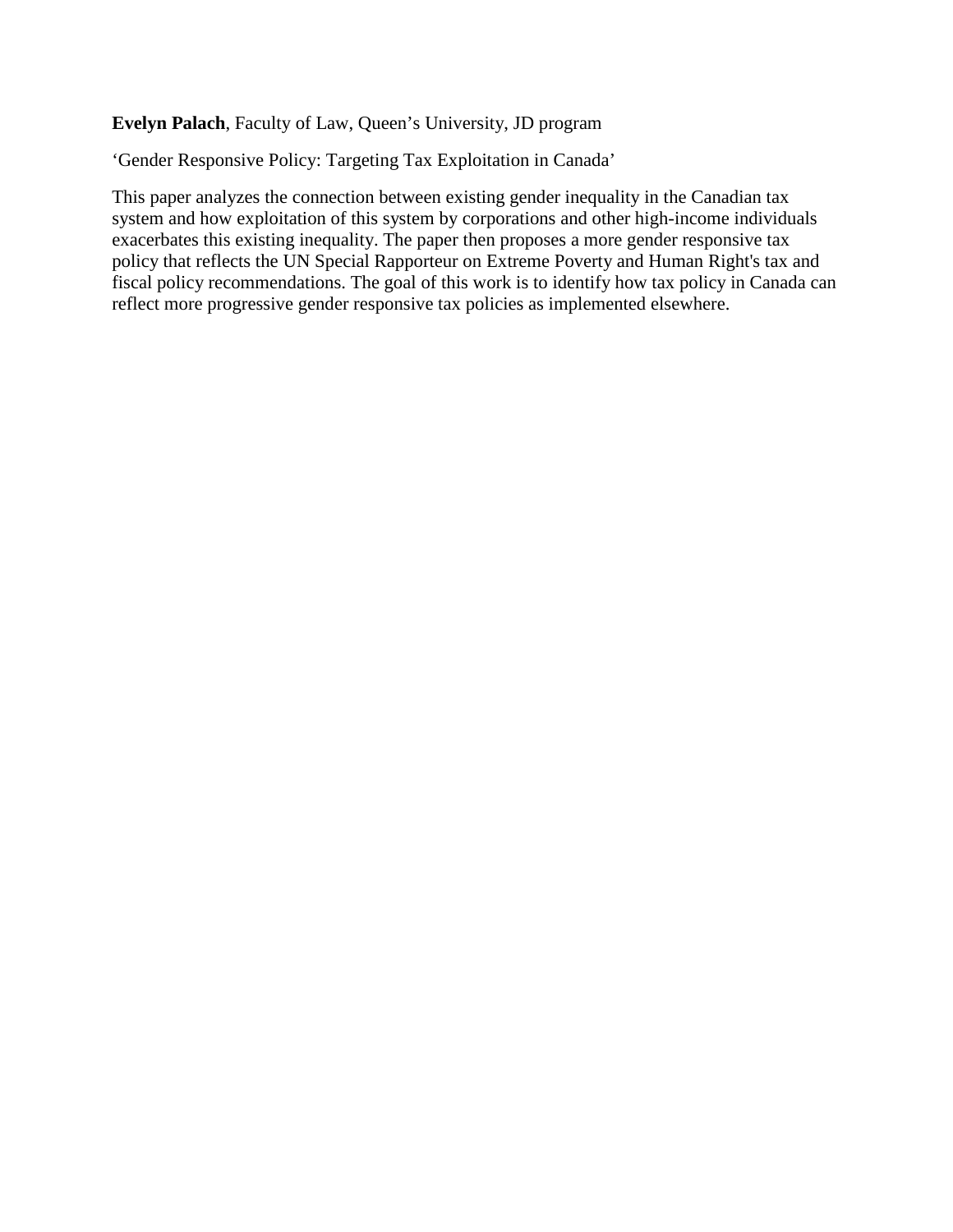**Leonel C. Pessôa**, Professor, University Center FMU, and Researcher, Getúlio Vargas Foundation São Paulo College of Law, Brazil

'Defending Human Rights in Brazil: Fiscal Challenges in the Taxation of Civil Society Organizations'

The performance of civil society organizations depends on a regulatory framework that encourages their creation and development. In Brazil, this regulatory framework is old and has been much criticized in recent years. The problems in the regulation, however, affect organizations differently, depending on the area in which they operate. In this sense, those that act in the defense of human rights are particularly harmed by the current set of legal regulations. This paper will address the fiscal aspects of this regulatory framework.

Under Brazilian law, two different institutes provide the right of civil society organizations to tax exemption. Immunity (imunidade) is the prohibition to tax based on the Constitution. Through it, the constitutional legislator removes from the taxing power the right to impose taxes on certain facts, people, or situations. Exemption (isenção), for its part, is a legal dispensation from payment of taxes, established in the statutes (infra constitutional sphere).

The 1988 Constitution states that organizations acting in the areas of education, health, and social care are also subject to immunity. The objective of this work is to demonstrate how historical reasons allow us to understand the different fiscal situations of the organizations acting in these three areas as compared to those that operate in areas such as culture, environment, and human rights, and to show how there is no reason for these different sets of rules to continue to exist. In addition, some proposals for the improvement of the system are made.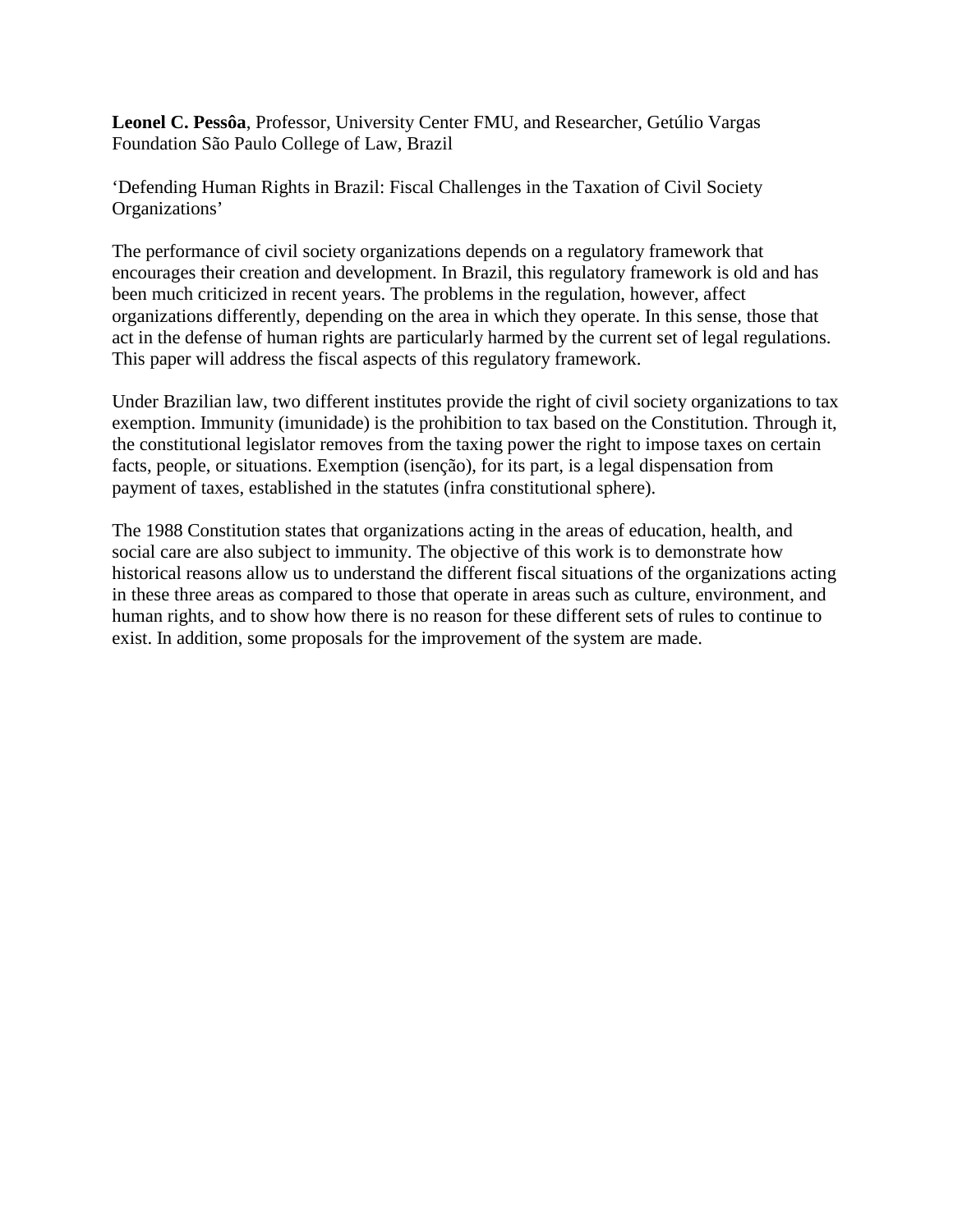**Sheila Regehr**, Chair, Basic Income Canada Network, and former Executive Director of the National Council of Welfare

'Basic Income and Gender Equality: Reflections on the Potential for Good Policy'

In this paper, I show how a basic income can make a significant contribution to gender equality, poverty reduction and human wellbeing and that it is, in Canada, both feasible and cost effective in policy terms. I suggest that it is not as radical a policy leap as many people might think. Nor is it an answer to everything. Many of the greatest hopes and worst fears of feminists and others are unlikely to come to pass, but a well-designed basic income can be good policy that makes a positive difference. Politics, however, is another story. I hope the Canadian experience also provides some insights for people in other countries, including the US, that may not be as apparent when the US is compared to other countries in which societal differences are much more marked.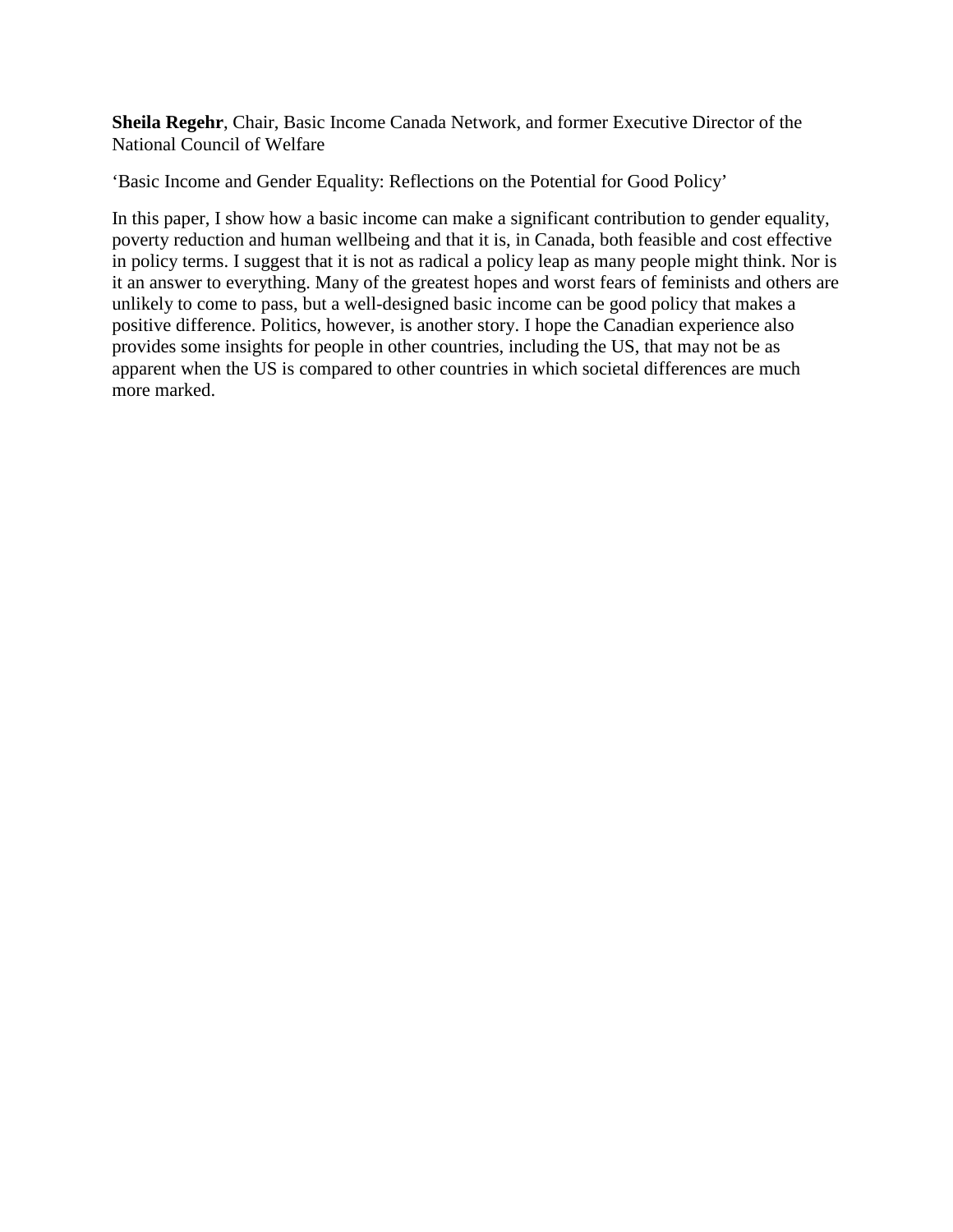**Erika Dayle Siu**, Tax Attorney and Independent Tax and Development Consultant

'Tax Justice for Sustainable Development: The Independent Commission for the Reform of International Corporate Taxation [ICRICT]'

The Independent Commission for the Reform of International Corporate Taxation [ICRICT] has been formed by international civil society organizations in order to bring public and lowerincome country views and alternative policy approaches into institutionalized discussions of the use of multinational corporations to avoid paying taxes on overseas business activities. This paper outlines the structure, membership, mandate, and working methods of ICRICT, and provides institutional information as well as insight into its policy agenda.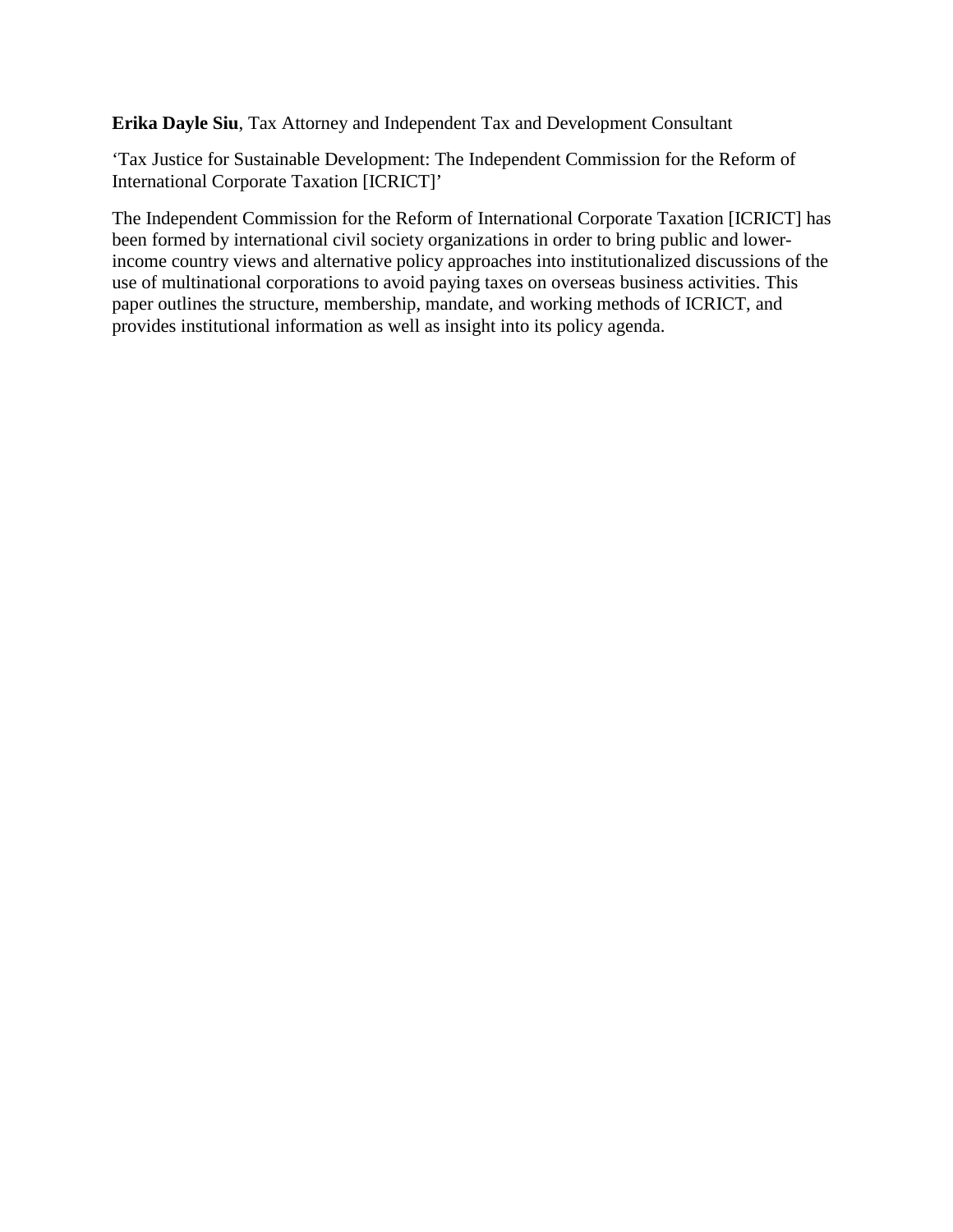**Meenal Shrivastava**, Professor and Academic Coordinator, Global Studies and Political Economy, Athabasca University, Alberta

'Oil, Inequality, and Democracy in the Global North and South'

The concept of 'Petroculture' describes the ways in which oil and energy production shape the political, social, cultural, and economic life of a petroleum-exporting country. A large number of case studies have established that large and persistent economic and political inequalities are the common denominators of petrocultures. In the last decade, Canada joined the club of the top ten oil producers and exporters in the world. This global status has coincided with a number of alarming trends, among them, the erosion of redistributive policies and programs, and the multiplication of policies that have effectively removed resource rents from the control of the state, workers, and resource-dependent communities. Popular demands for greater social justice and policies promoting greater economic and environmental sustainability have been displaced and silenced by the language of 'economic efficiencies' and 'international competitiveness.' Questioning the focus of the oil and democracy studies on countries in the Global South, this paper argues that increasing economic and political inequality is eroding democracy and is a manifestation of the tightening stronghold of petroculture in Canada, yet another oil-exporting country.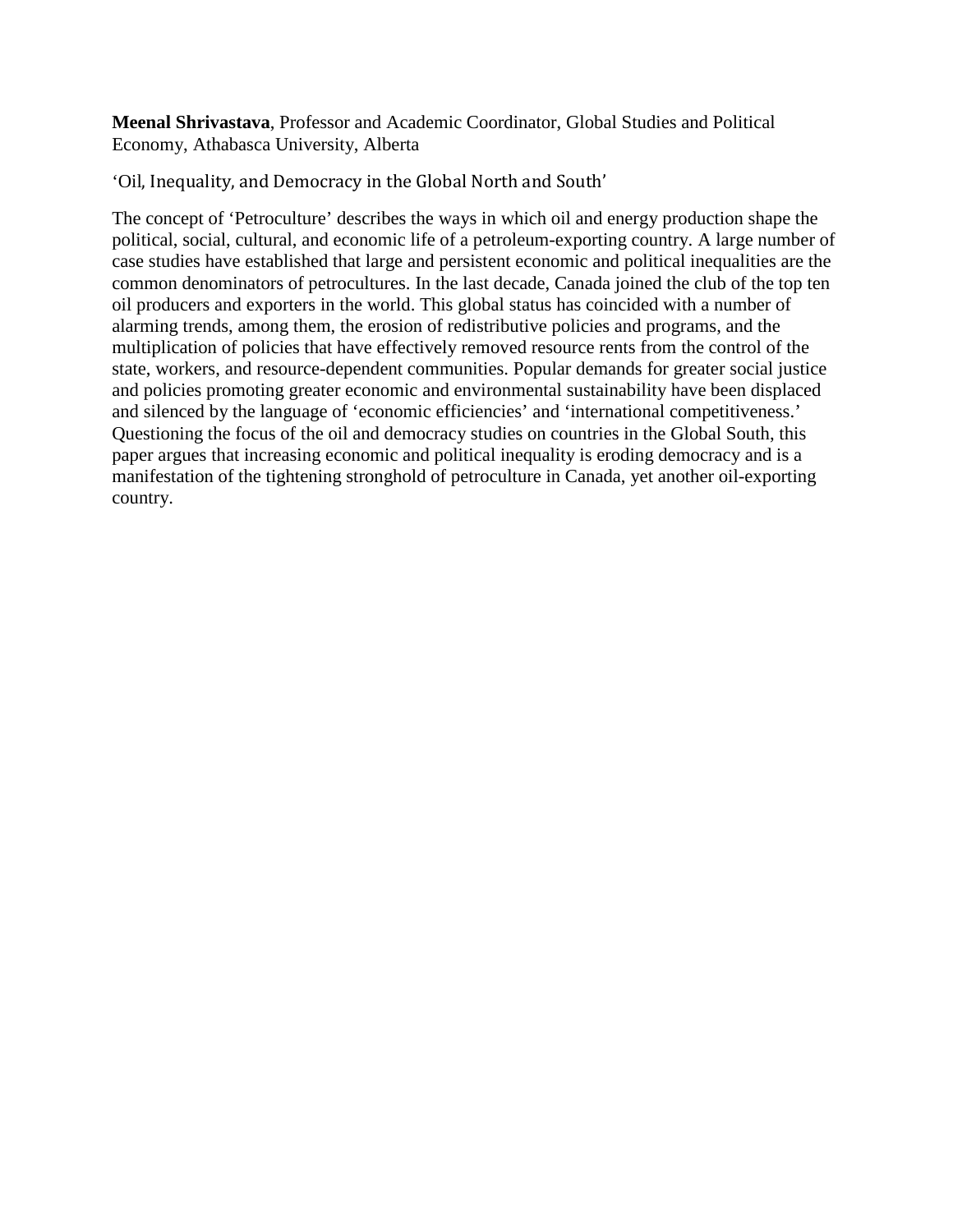**Ulrike Spangenberg**, Forum for Studies on Law and Society, Umeå University, Sweden

'Gender Based Analysis in Tax Legislation'

The twenty-year review of the implementation of the Beijing Platform for Action in the European member states revealed a general lack of institutional mechanisms for the advancement of gender equality, especially regarding gender-based analysis. Despite the long standing commitment of the European Union to gender impact assessment, and even in countries with national legal obligations to examine gender effects of laws, the gendered impact of legal norms are rarely analyzed and considered in the legislative process. In Germany, the procedure is not only limited to very superficial and formal analyses, but the number of gender assessments have declined in recent years. The paper discusses in depth the requirements for an implementation of gender-based analyses in tax legislation, focusing especially on the necessary institutional framework.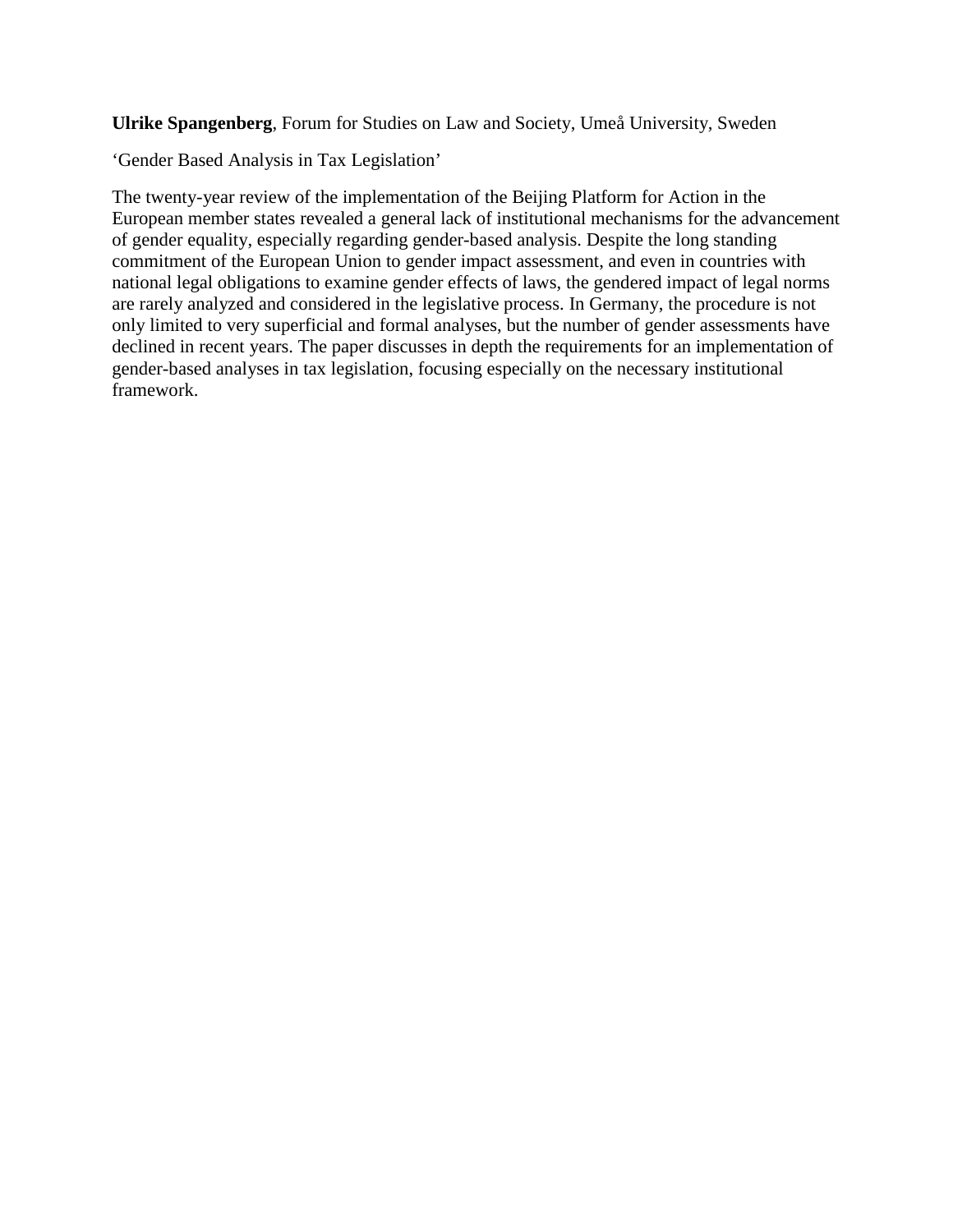**Attiya Waris**, School of Law, University of Nairobi, Kenya, Faculty of Law, National University of Rwanda

'Rights of Women and Taxation: A Developing Country Perspective'

Globally the discussion on realisation of rights continues to evolve and build upon the need to recognise and reflect upon the need for finances in their achievement. Recognition of the argument that 'rights require resources' and by extension that taxes must be allocated to rights comes the recognition that women are the focal point where the beginning of the connection is not only key but also likely to make the greatest impact. This presentation will thus discuss the gender-based tax implications and the effect they have whether in reducing maternal mortality, introducing more women to the work place, or equality in pay; tax is the next step in pushing forward the issues of gender disparity and marginalisation.